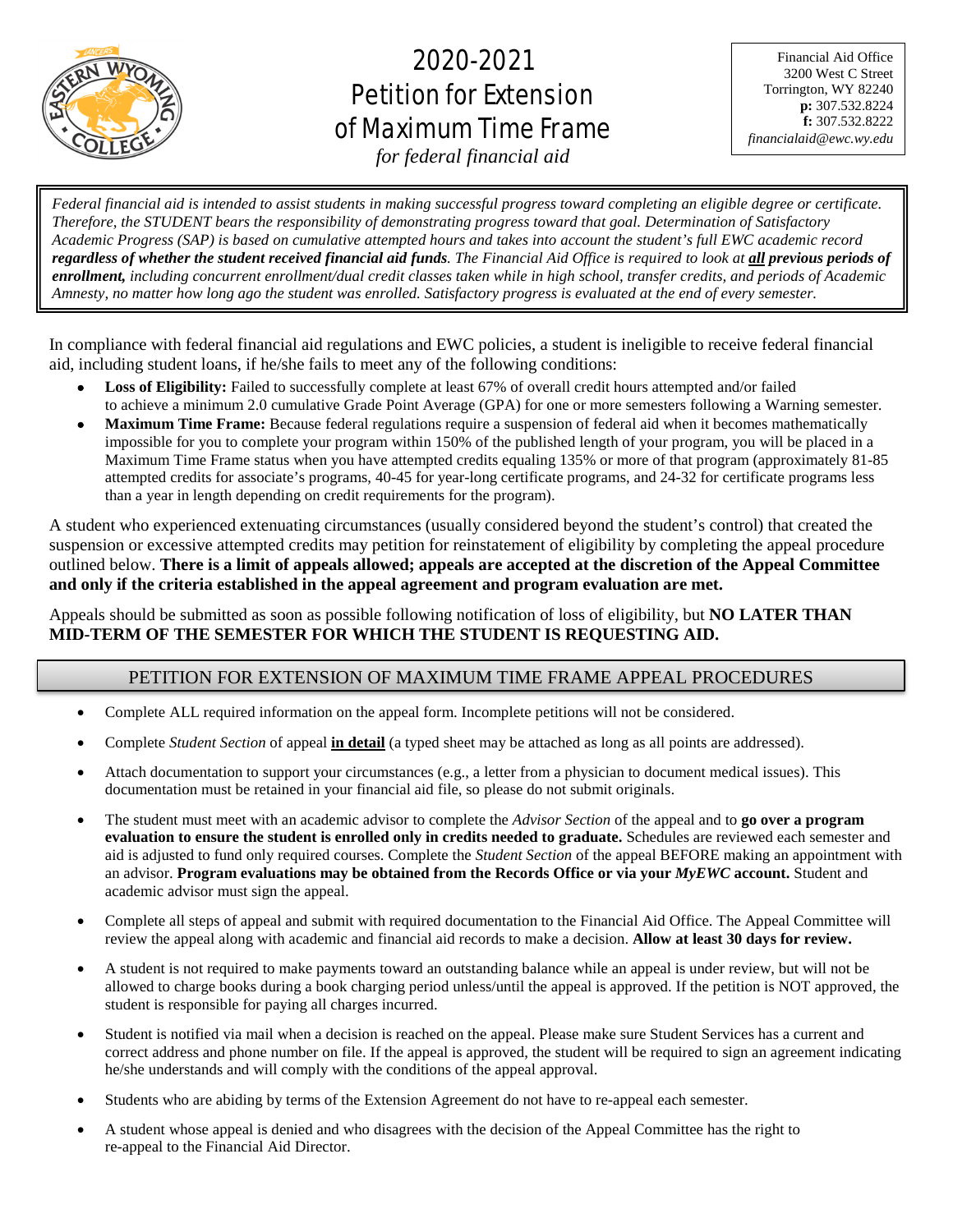#### STUDENT INFORMATION • MAX APPEAL

| Last Name                                                      | <b>First Name</b>                                                                                                                                                                                | M.I. | <b>EWC Student ID Number</b>     |             | Social Security Number (last four digits) |
|----------------------------------------------------------------|--------------------------------------------------------------------------------------------------------------------------------------------------------------------------------------------------|------|----------------------------------|-------------|-------------------------------------------|
| Mailing Address (include apartment number)                     |                                                                                                                                                                                                  |      | E-mail Address                   |             |                                           |
| City, ST, Zip                                                  |                                                                                                                                                                                                  |      | Phone Number (include area code) |             |                                           |
|                                                                | <b>STUDENT SECTION</b> (Complete BEFORE meeting with Advisor)                                                                                                                                    |      |                                  |             |                                           |
|                                                                |                                                                                                                                                                                                  |      | Expected graduation date:        |             |                                           |
|                                                                | Semester for which you are requesting reinstatement:                                                                                                                                             |      | Fall 2020                        | Spring 2021 | Summer 2021                               |
| Have you previously filed an appeal for federal financial aid? |                                                                                                                                                                                                  | Yes  | $\vert$ No                       |             |                                           |
|                                                                | If you have attended other colleges, please list here: _________________________<br>All official transcripts must be on file and evaluated by the Records Office before appeal will be reviewed. |      |                                  |             |                                           |
|                                                                | If planning to transfer to a four-year institution, please indicate school:                                                                                                                      |      |                                  |             |                                           |

\* Please provide a **detailed statement explaining why you believe the Appeal Committee should grant your request for continuation of your aid**. Simply stating that you need more hours to complete your degree program is not sufficient. Explain WHY you have exceeded the maximum credits allowed to complete your program and WHY you need additional hours to graduate. If you already have a degree, explain why you are returning to school. Although your reasons may be personal, the Committee requires explanation in order to make an informed decision based on the merit of your claims for appeal. Your appeal application will remain confidential. Please be specific, provide clear detail about your educational goals and attach supporting documentation if it substantiates your explanation. Include explanations for receiving deficient grades and/or reasons for a cumulative GPA below 2.0 if unsuccessfully attempted hours contributed to your exceeding the Maximum Time Frame. Also explain any circumstances that may have contributed to withdrawing from any classes. You may attach additional sheets if needed.

\_\_\_\_\_\_\_\_\_\_\_\_\_\_\_\_\_\_\_\_\_\_\_\_\_\_\_\_\_\_\_\_\_\_\_\_\_\_\_\_\_\_\_\_\_\_\_\_\_\_\_\_\_\_\_\_\_\_\_\_\_\_\_\_\_\_\_\_\_\_\_\_\_\_\_\_\_\_\_\_\_\_\_\_\_\_\_\_\_\_\_\_\_\_\_\_\_\_\_\_\_\_\_\_\_\_\_\_

\_\_\_\_\_\_\_\_\_\_\_\_\_\_\_\_\_\_\_\_\_\_\_\_\_\_\_\_\_\_\_\_\_\_\_\_\_\_\_\_\_\_\_\_\_\_\_\_\_\_\_\_\_\_\_\_\_\_\_\_\_\_\_\_\_\_\_\_\_\_\_\_\_\_\_\_\_\_\_\_\_\_\_\_\_\_\_\_\_\_\_\_\_\_\_\_\_\_\_\_\_\_\_\_\_\_\_\_

\_\_\_\_\_\_\_\_\_\_\_\_\_\_\_\_\_\_\_\_\_\_\_\_\_\_\_\_\_\_\_\_\_\_\_\_\_\_\_\_\_\_\_\_\_\_\_\_\_\_\_\_\_\_\_\_\_\_\_\_\_\_\_\_\_\_\_\_\_\_\_\_\_\_\_\_\_\_\_\_\_\_\_\_\_\_\_\_\_\_\_\_\_\_\_\_\_\_\_\_\_\_\_\_\_\_\_\_

\_\_\_\_\_\_\_\_\_\_\_\_\_\_\_\_\_\_\_\_\_\_\_\_\_\_\_\_\_\_\_\_\_\_\_\_\_\_\_\_\_\_\_\_\_\_\_\_\_\_\_\_\_\_\_\_\_\_\_\_\_\_\_\_\_\_\_\_\_\_\_\_\_\_\_\_\_\_\_\_\_\_\_\_\_\_\_\_\_\_\_\_\_\_\_\_\_\_\_\_\_\_\_\_\_\_\_\_

\_\_\_\_\_\_\_\_\_\_\_\_\_\_\_\_\_\_\_\_\_\_\_\_\_\_\_\_\_\_\_\_\_\_\_\_\_\_\_\_\_\_\_\_\_\_\_\_\_\_\_\_\_\_\_\_\_\_\_\_\_\_\_\_\_\_\_\_\_\_\_\_\_\_\_\_\_\_\_\_\_\_\_\_\_\_\_\_\_\_\_\_\_\_\_\_\_\_\_\_\_\_\_\_\_\_\_\_

\_\_\_\_\_\_\_\_\_\_\_\_\_\_\_\_\_\_\_\_\_\_\_\_\_\_\_\_\_\_\_\_\_\_\_\_\_\_\_\_\_\_\_\_\_\_\_\_\_\_\_\_\_\_\_\_\_\_\_\_\_\_\_\_\_\_\_\_\_\_\_\_\_\_\_\_\_\_\_\_\_\_\_\_\_\_\_\_\_\_\_\_\_\_\_\_\_\_\_\_\_\_\_\_\_\_\_\_

\_\_\_\_\_\_\_\_\_\_\_\_\_\_\_\_\_\_\_\_\_\_\_\_\_\_\_\_\_\_\_\_\_\_\_\_\_\_\_\_\_\_\_\_\_\_\_\_\_\_\_\_\_\_\_\_\_\_\_\_\_\_\_\_\_\_\_\_\_\_\_\_\_\_\_\_\_\_\_\_\_\_\_\_\_\_\_\_\_\_\_\_\_\_\_\_\_\_\_\_\_\_\_\_\_\_\_\_

\_\_\_\_\_\_\_\_\_\_\_\_\_\_\_\_\_\_\_\_\_\_\_\_\_\_\_\_\_\_\_\_\_\_\_\_\_\_\_\_\_\_\_\_\_\_\_\_\_\_\_\_\_\_\_\_\_\_\_\_\_\_\_\_\_\_\_\_\_\_\_\_\_\_\_\_\_\_\_\_\_\_\_\_\_\_\_\_\_\_\_\_\_\_\_\_\_\_\_\_\_\_\_\_\_\_\_\_

\_\_\_\_\_\_\_\_\_\_\_\_\_\_\_\_\_\_\_\_\_\_\_\_\_\_\_\_\_\_\_\_\_\_\_\_\_\_\_\_\_\_\_\_\_\_\_\_\_\_\_\_\_\_\_\_\_\_\_\_\_\_\_\_\_\_\_\_\_\_\_\_\_\_\_\_\_\_\_\_\_\_\_\_\_\_\_\_\_\_\_\_\_\_\_\_\_\_\_\_\_\_\_\_\_\_\_\_

\_\_\_\_\_\_\_\_\_\_\_\_\_\_\_\_\_\_\_\_\_\_\_\_\_\_\_\_\_\_\_\_\_\_\_\_\_\_\_\_\_\_\_\_\_\_\_\_\_\_\_\_\_\_\_\_\_\_\_\_\_\_\_\_\_\_\_\_\_\_\_\_\_\_\_\_\_\_\_\_\_\_\_\_\_\_\_\_\_\_\_\_\_\_\_\_\_\_\_\_\_\_\_\_\_\_\_\_

\_\_\_\_\_\_\_\_\_\_\_\_\_\_\_\_\_\_\_\_\_\_\_\_\_\_\_\_\_\_\_\_\_\_\_\_\_\_\_\_\_\_\_\_\_\_\_\_\_\_\_\_\_\_\_\_\_\_\_\_\_\_\_\_\_\_\_\_\_\_\_\_\_\_\_\_\_\_\_\_\_\_\_\_\_\_\_\_\_\_\_\_\_\_\_\_\_\_\_\_\_\_\_\_\_\_\_\_

\_\_\_\_\_\_\_\_\_\_\_\_\_\_\_\_\_\_\_\_\_\_\_\_\_\_\_\_\_\_\_\_\_\_\_\_\_\_\_\_\_\_\_\_\_\_\_\_\_\_\_\_\_\_\_\_\_\_\_\_\_\_\_\_\_\_\_\_\_\_\_\_\_\_\_\_\_\_\_\_\_\_\_\_\_\_\_\_\_\_\_\_\_\_\_\_\_\_\_\_\_\_\_\_\_\_\_\_

\_\_\_\_\_\_\_\_\_\_\_\_\_\_\_\_\_\_\_\_\_\_\_\_\_\_\_\_\_\_\_\_\_\_\_\_\_\_\_\_\_\_\_\_\_\_\_\_\_\_\_\_\_\_\_\_\_\_\_\_\_\_\_\_\_\_\_\_\_\_\_\_\_\_\_\_\_\_\_\_\_\_\_\_\_\_\_\_\_\_\_\_\_\_\_\_\_\_\_\_\_\_\_\_\_\_\_\_

\_\_\_\_\_\_\_\_\_\_\_\_\_\_\_\_\_\_\_\_\_\_\_\_\_\_\_\_\_\_\_\_\_\_\_\_\_\_\_\_\_\_\_\_\_\_\_\_\_\_\_\_\_\_\_\_\_\_\_\_\_\_\_\_\_\_\_\_\_\_\_\_\_\_\_\_\_\_\_\_\_\_\_\_\_\_\_\_\_\_\_\_\_\_\_\_\_\_\_\_\_\_\_\_\_\_\_\_

\_\_\_\_\_\_\_\_\_\_\_\_\_\_\_\_\_\_\_\_\_\_\_\_\_\_\_\_\_\_\_\_\_\_\_\_\_\_\_\_\_\_\_\_\_\_\_\_\_\_\_\_\_\_\_\_\_\_\_\_\_\_\_\_\_\_\_\_\_\_\_\_\_\_\_\_\_\_\_\_\_\_\_\_\_\_\_\_\_\_\_\_\_\_\_\_\_\_\_\_\_\_\_\_\_\_\_\_